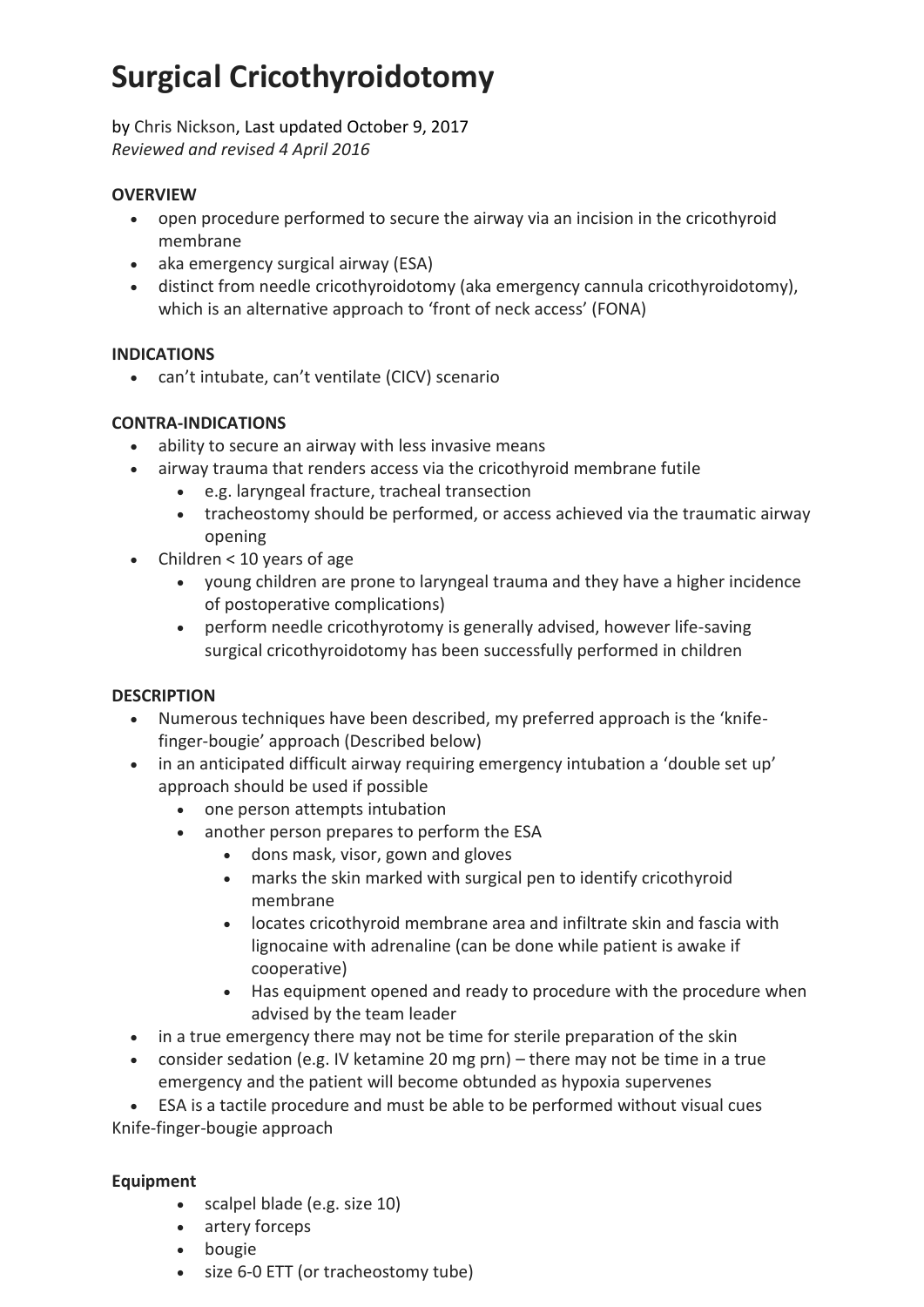- once decision made to proceed with ESA extend neck in supine position to make anatomy more accessible by palpation (aka the 'laryngeal handshake') +/- ultrasound (if time and available); note that airway has priority over suspected c-spine injury
- stabilise the thyroid cartilage with the non-dominant hand
- dominant hand holds scalpel and rests on the patients sternum for stability and support
- 4 cm vertical incision through skin over cricothyroid membrane, may need to extend from mandible to sternum if impalpable anatomy (step may not be necessary if easily palpable anatomy – can go straight to the horizontal incision)
- Once skin incised, palpate cricothyroid membrane position and blunt dissect with fingers (some prefer forceps) through subcutaneous tissue until the membrane is readily identifiable. Ignore bleeding until airway is secure (ETT placement usually has a tamponade effect)
- Horizontal incision through membrane, drag scalpel blade from one side to the other then turn knife through 180 degrees and extend to the other side (some prefer to extend the membrane with forceps). The criciothyroid membrane is bound by a 'cartilagenous cage' so resistance will be felt at the margins of the membrane when the scalpel blade abuts cartilage.
- Dilate with gloved little finger and palpate tracheal lumen, ideally identifying the cartilage of the posterior wall of the trachea/ cricoid ring
- Pass bougie alongside little finger into trachea
- Confirm bougie position with finger, ensuring it passes through membrane
- Bougie usually holds up at carina <10cm from the skin (may feel tracheal rings as the bougie advances), do not force if hold up as may perforate carina
- Pass ETT over bougie and intubate trachea. Ensure the ETT balloon is fully deflated and twist ETT as it passes the skin (hold up here is common). Only advance the ETT until the balloon is within the airway and no longer visible (if advanced further then endocbronchial intubation is likely).
- Ensure ETT is held secure while bougie is removed and ETT is connected to BVM
- Confirm ETT placement with ETCO2 (also adjunctive measures: auscultation, bilateral rise and fall of chest, fogging of tube and subsequent CXR)

#### **COMPLICATIONS**

- failure
- bleeding
- infection
- damage to local structures e.g. larynx, vessels, nerves, esophagus, cartilage, muscle
- cricoid fracture
- fistula formation
- scarring
- hypoxia
- death

#### **OTHER INFORMATION**

#### **Incision**

• An initial horizontal incision can be used if palpable anatomical landmarks allow easy identification of the cricothyroid membrane